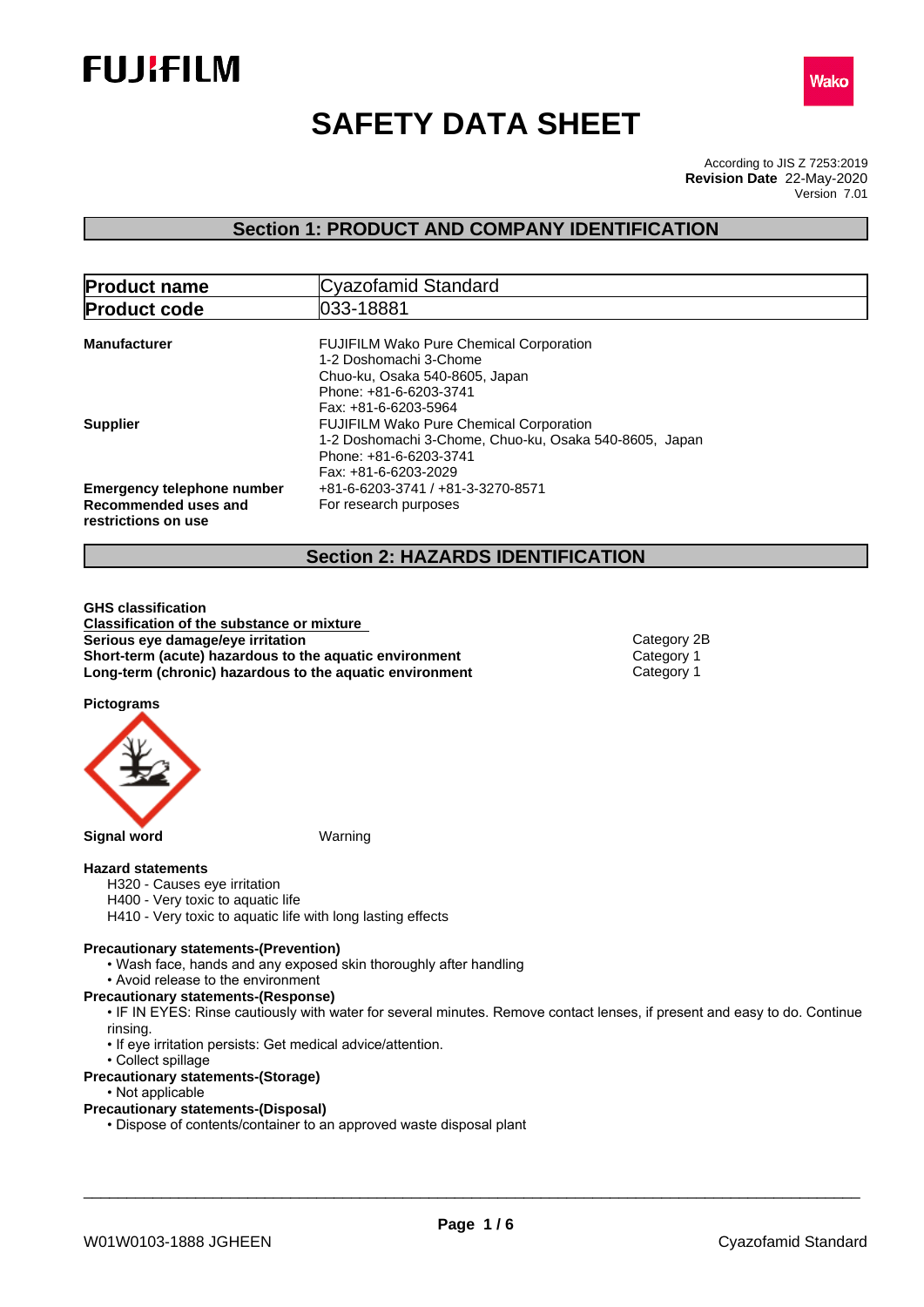**Others Other hazards** Not available

## **Section 3: COMPOSITION/INFORMATION ON INGREDIENTS**

**Single Substance or Mixture** Substance

**Formula** C13H13ClN4O2S

| <b>Chemical Name</b> | Weiaht-% | Molecular weight | <b>ENCS</b> | וניסו<br>NO.<br>וספו                                  | <b>CAS RN</b>           |
|----------------------|----------|------------------|-------------|-------------------------------------------------------|-------------------------|
| Cvazotamid           | 98.0     | 324.79           | N/r         | つつつの<br>$\sqrt{ }$<br>. .<br>о-і<br>.<br>∠∪<br>$\sim$ | 1000<br>201<br>. ხ-88-ა |

**Impurities and/or Additives:** Not applicable

## **Section 4: FIRST AID MEASURES**

#### **Inhalation**

Remove to fresh air. If symptoms persist, call a physician.

**Skin contact**

Wash off immediately with soap and plenty of water. If symptoms persist, call a physician.

#### **Eye contact**

IF IN EYES: Rinse cautiously with water for several minutes. Remove contact lenses, if present and easy to do. Continue rinsing. Immediate medical attention is required.

## **Ingestion**

Rinse mouth. Never give anything by mouth to an unconscious person. Call a physician or poison control center immediately. Do not induce vomiting without medical advice.

#### **Protection of first-aiders**

Use personal protective equipment as required.

## **Section 5: FIRE FIGHTING MEASURES**

#### **Suitable extinguishing media**

Water spray (fog), Carbon dioxide (CO2), Foam, Extinguishing powder, Sand

**Unsuitable extinguishing media**

## No information available

#### **Specific hazards arising from the chemical product**

Thermal decomposition can lead to release of irritating and toxic gases and vapors.

#### **Special extinguishing method**

No information available

## **Special protective actions for**

#### **fire-fighters**

Use personal protective equipment as required.Firefighters should wear self-contained breathing apparatus and full firefighting turnout gear.

## **Section 6: ACCIDENTAL RELEASE MEASURES**

## **Personal precautions, protective equipment and emergency procedures**

For indoor, provide adequate ventilation process until the end of working. Deny unnecessary entry other than the people involved by, for example, using a rope. While working, wear appropriate protective equipments to avoid adhering it on skin, or inhaling the gas. Work from windward, and retract the people downwind.

#### **Environmental precautions**

To be careful not discharged to the environment without being properly handled waste water contaminated.

## **Methods and materials for contaminent and methods and materials for cleaning up**

Sweep up and gather scattered particles, and collect it in an empty airtight container.

## **Recoverly, neutralization**

## No information available

**Secondary disaster prevention measures**

Clean contaminated objects and areas thoroughly observing environmental regulations.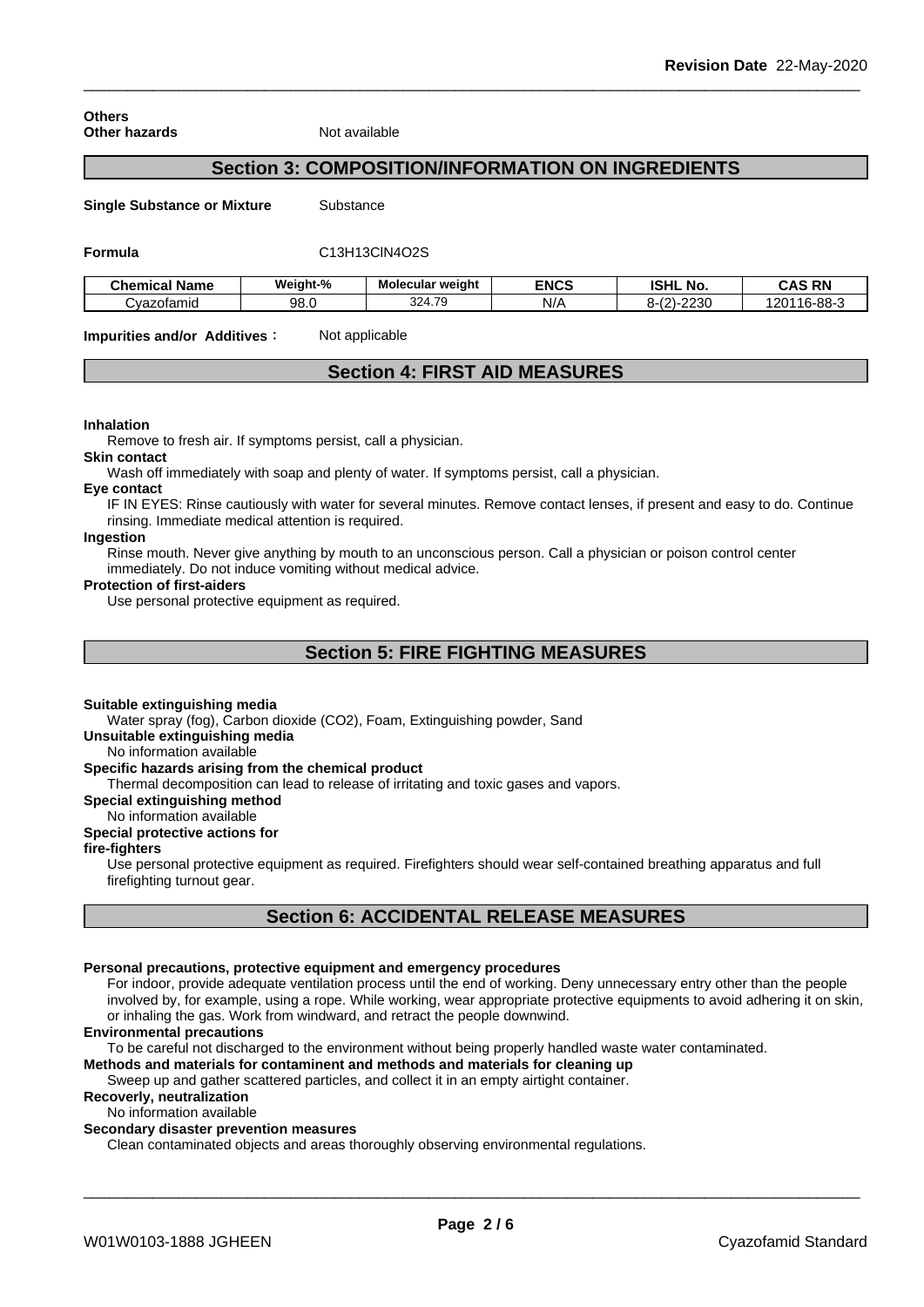## **Section 7: HANDLING AND STORAGE**

## **Handling**

#### **Technical measures**

Avoid contact with strong oxidizing agents. Use with local exhaust ventilation.

#### **Precautions**

Do not rough handling containers, such as upsetting, falling, giving a shock, and dragging. Prevent leakage, overflow, and scattering. Not to generate steam and dust in vain. Seal the container after use. After handling, wash hands and face, and then gargle. In places other than those specified, should not be smoking or eating and drinking. Should not be brought contaminated protective equipment and gloves to rest stops. Deny unnecessary entry of non-emergency personnel to the handling area.

#### **Safety handling precautions**

Use personal protective equipment as required.Avoid contact with skin, eyes or clothing.

#### **Storage**

| Safe storage conditions   |             |
|---------------------------|-------------|
| <b>Storage conditions</b> | Keep conta  |
| Safe packaging material   | Glass       |
| Incompatible substances   | Strong oxid |

Keep container protect from light tightly closed. Store in a cool (2-10 °C) place. **Safe packaging material** Glass **Strong oxidizing agents** 

## **Section 8: EXPOSURE CONTROLS/PERSONAL PROTECTION**

#### **Engineering controls**

In case of indoor workplace, seal the source or use a local exhaust system. Provide the safety shower facility, and handand eye-wash facility. And display their position clearly.

**Exposure limits** This product, as supplied, does not contain any hazardous materials with occupational exposure limits established by the region specific regulatory bodies.

#### **Personal protective equipment**

**Respiratory protection** Dust mask **Hand protection**<br> **Eye protection**<br> **Eye protection**<br> **Exercise Protective eveglation** Skin and body protection **General hygiene considerations**

protective eyeglasses or chemical safety goggles<br>Long-sleeved work clothes

Handle in accordance with good industrial hygiene and safety practice.

## **Section 9: PHYSICAL AND CHEMICAL PROPERTIES**

| <b>Form</b> |  |  |
|-------------|--|--|
| $0 - 1 - 1$ |  |  |

| Color                                                  | white                       |
|--------------------------------------------------------|-----------------------------|
| Appearance                                             | crystalline powder - powder |
| Odor                                                   | No data available           |
| <b>Melting point/freezing point</b>                    | 152.7 °C                    |
| Boiling point, initial boiling point and boiling range | No data available           |
| Flammability                                           | No data available           |
| <b>Evaporation rate:</b>                               | No data available           |
| Flammability (solid, gas):                             | No data available           |
| Upper/lower flammability or                            |                             |
| explosive limits                                       |                             |
| Upper:                                                 | No data available           |
| Lower:                                                 | No data available           |
| <b>Flash point</b>                                     | No data available           |
| Auto-ignition temperature:                             | No data available           |
| <b>Decomposition temperature:</b>                      | No data available           |
| рH                                                     | No data available           |
| Viscosity (coefficient of viscosity)                   | No data available           |
| <b>Dynamic viscosity</b>                               | No data available           |
| <b>Solubilities</b>                                    | acetone : soluble.          |
| n-Octanol/water partition coefficient: (log Pow)       | No data available           |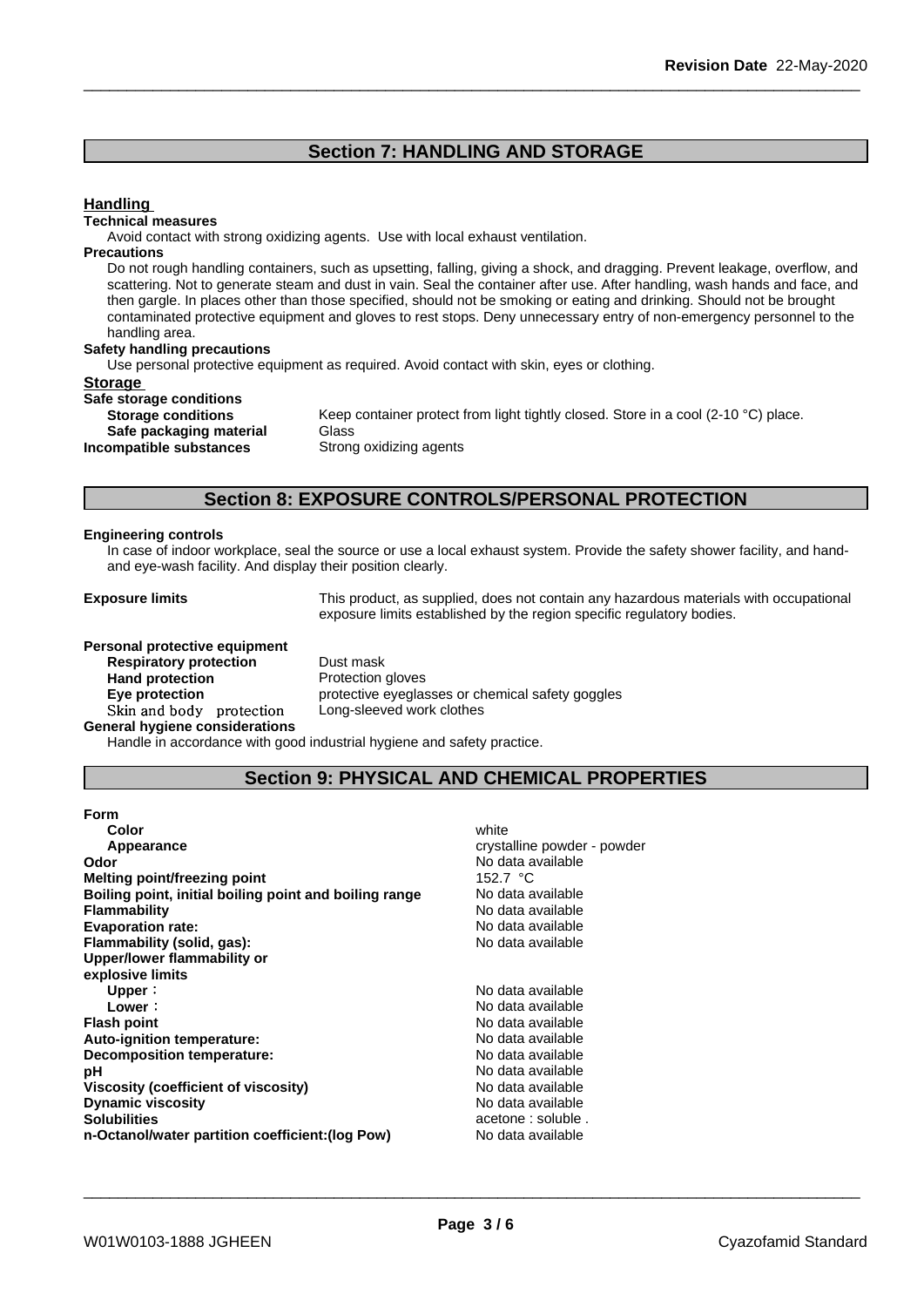**Vapour pressure**<br> **Specific Gravity / Relative density**<br> **Specific Gravity / Relative density**<br> **No data available Specific Gravity / Relative density and the Specific Gravity / Relative density No data available Vapour density Vapour density Particle characteristics** No data available

## **Section 10: STABILITY AND REACTIVITY**

**Stability**

**Reactivity** No data available **Chemical stability** May be altered by light. **Hazardous reactions** None under normal processing **Conditions to avoid** Extremes of temperature and direct sunlight **Incompatible materials** Strong oxidizing agents **Hazardous decomposition products** Carbon monooxide (CO), Carbon dioxide (CO2), Nitrogen oxides (NOx), Sulfur oxides (SOx), Halides

## **Section 11: TOXICOLOGICAL INFORMATION**

**Acute toxicity**

| Chem<br><b>Name</b> | <b>D50</b><br><b>Oral</b>                          | .D <sub>50</sub><br>.                          | <b>CEO</b><br>-ເວບ<br>.nnaiar |
|---------------------|----------------------------------------------------|------------------------------------------------|-------------------------------|
| ;vazofamid          | $-200$ mu<br>$\overline{\phantom{0}}$<br>ng/kg(Rat | 2000ı<br>$\overline{\phantom{a}}$<br>.a/ka(Rat | $CD0+$<br>5ma/!<br>-<br>'Ral  |

| <b>Skin irritation/corrosion</b>      |  |
|---------------------------------------|--|
| Serious eye damage/ irritation        |  |
| Respiratory or skin sensitization     |  |
| <b>Reproductive cell mutagenicity</b> |  |
| Carcinogenicity                       |  |
|                                       |  |
| Dannadusthus taulaltu                 |  |

**Reproductive toxicity**<br> **STOT-single exposure**<br> **STOT-single exposure STOT-single exposure STOT-repeated exposure**<br> **Aspiration bazard**<br> **Aspiration bazard**<br> **Aspiration bazard Aspiration hazard** 

**Skin irritation/corrosion** No data available **Serious eye damage/ irritation** No data available **Respiratory or skin sensitization** No data available **Reproductive cell mutagenicity** No data available **Carcinogenicity** No data available

## **Section 12: ECOLOGICAL INFORMATION**

#### **Ecotoxicity**

| - -<br><b>Name</b><br>$\mathsf{u}$ nemin | plants<br>แเน                                  | ∙ish                                    | `ructacas<br>151auca<br>. |
|------------------------------------------|------------------------------------------------|-----------------------------------------|---------------------------|
| ofamio<br>− <i>שבע</i>                   | 72h<br>$\sim$ $\sim$<br>$^{\prime\prime}$<br>. | 96h<br>nr.<br>$\sim$<br>$\prime$<br>. . | 48h<br>^∽<br>. J/L        |

**Other data** No data available

**Persistence and degradability** No information available<br>**Bioaccumulative potential** No information available **Bioaccumulative potential Mobility** in soil No information available **Hazard to the ozone layer** No information available

## **Section 13: DISPOSAL CONSIDERATIONS**

**Waste from residues**

Disposal should be in accordance with applicable regional, national and local laws and regulations. **Contaminated container and contaminated packaging**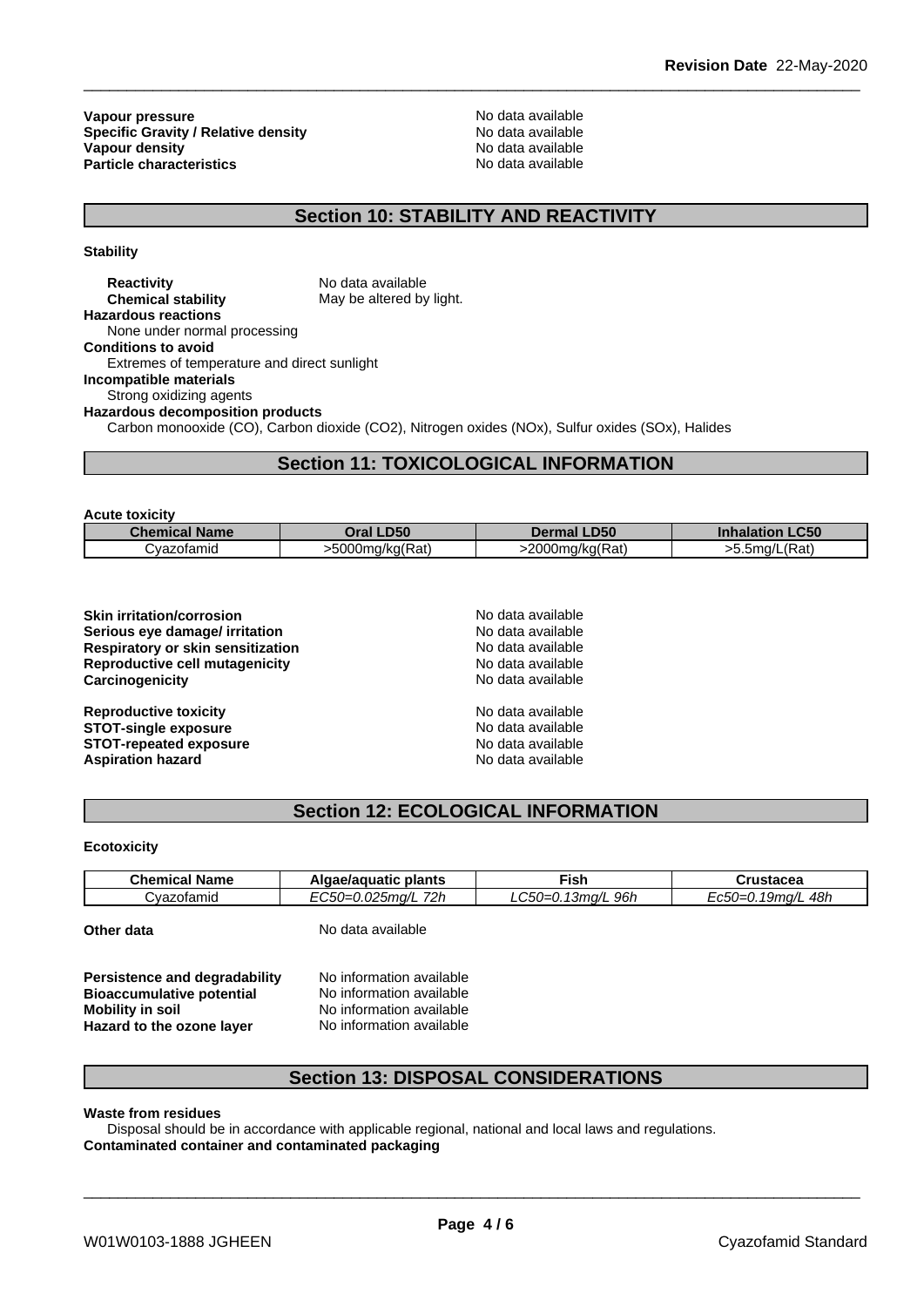Disposal should be in accordance with applicable regional, national and local laws and regulations.

## **Section 14: TRANSPORT INFORMATION**

| <b>ADR/RID</b>                   |                                                                 |
|----------------------------------|-----------------------------------------------------------------|
| <b>UN number</b>                 | <b>UN3077</b>                                                   |
| Proper shipping name:            | Environmentally hazardous substance, solid, n.o.s. (Cyazofamid) |
| <b>UN classfication</b>          | 9                                                               |
| <b>Subsidiary hazard class</b>   |                                                                 |
| Packing group                    | Ш                                                               |
| <b>Marine pollutant</b>          | Yes                                                             |
| <b>IMDG</b>                      |                                                                 |
| <b>UN number</b>                 | <b>UN3077</b>                                                   |
| Proper shipping name:            | Environmentally hazardous substance, solid, n.o.s. (Cyazofamid) |
| <b>UN classfication</b>          | 9                                                               |
| <b>Subsidiary hazard class</b>   |                                                                 |
| <b>Packing group</b>             | Ш                                                               |
| <b>Marine pollutant (Sea)</b>    | Yes                                                             |
| Transport in bulk according to   | No information available                                        |
| Annex II of MARPOL 73/78 and     |                                                                 |
| the IBC Code                     |                                                                 |
| <b>IATA</b>                      |                                                                 |
| <b>UN number</b>                 | <b>UN3077</b>                                                   |
| Proper shipping name:            | Environmentally hazardous substance, solid, n.o.s. (Cyazofamid) |
| <b>UN classfication</b>          | 9                                                               |
| <b>Subsidiary hazard class</b>   |                                                                 |
| <b>Packing group</b>             | Ш                                                               |
| <b>Environmentally Hazardous</b> | Yes                                                             |
| <b>Substance</b>                 |                                                                 |
|                                  |                                                                 |
|                                  |                                                                 |
|                                  | <b>Section 15: REGULATORY INFORMATION</b>                       |
|                                  |                                                                 |
| International Inventories        |                                                                 |

| <b>EINECS/ELINCS</b>                                 |                                                                                        |  |  |
|------------------------------------------------------|----------------------------------------------------------------------------------------|--|--|
| <b>TSCA</b>                                          |                                                                                        |  |  |
| Japanese regulations                                 |                                                                                        |  |  |
| <b>Fire Service Act</b>                              | Not applicable                                                                         |  |  |
| <b>Poisonous and Deleterious</b>                     | Not applicable                                                                         |  |  |
| <b>Substances Control Law</b>                        |                                                                                        |  |  |
| Industrial Safety and Health Act Not applicable      |                                                                                        |  |  |
| <b>Regulations for the carriage</b>                  | Noxious Substances (Ordinance Art.3, Ministry of Transportation Ordinance Regarding    |  |  |
| and storage of dangerous                             | Transport by Ship and Storage, Attached Table 1)                                       |  |  |
| goods in ship                                        |                                                                                        |  |  |
| <b>Civil Aeronautics Law</b>                         | Misellaneous Dangerous Substances and Articles (Ordinance Art. 194, MITL Nortification |  |  |
|                                                      | for Air Transportation of Explosives etc., Attached Table 1)                           |  |  |
| <b>Pollutant Release and Transfer Not applicable</b> |                                                                                        |  |  |
| <b>Register Law</b>                                  |                                                                                        |  |  |
| <b>Export Trade Control Order</b>                    | Not applicable                                                                         |  |  |
|                                                      | <b>Section 16: OTHER INFORMATION</b>                                                   |  |  |
| Key literature references and                        | NITE: National Institute of Technology and Evaluation (JAPAN)                          |  |  |
| sources for data etc.                                | http://www.safe.nite.go.jp/japan/db.html                                               |  |  |
|                                                      | IATA dangerous Goods Regulations                                                       |  |  |
|                                                      | RTECS: Registry of Toxic Effects of Chemical Substances                                |  |  |
|                                                      | Japan Industrial Safety and Health Association GHS Model SDS                           |  |  |
|                                                      | Dictionary of Synthetic Oraganic Chemistry, SSOCJ, Koudansha Scientific Co.Ltd.        |  |  |
|                                                      | Chemical Dictionary, Kyouritsu Publishing Co., Ltd.                                    |  |  |
|                                                      | etc                                                                                    |  |  |
|                                                      |                                                                                        |  |  |